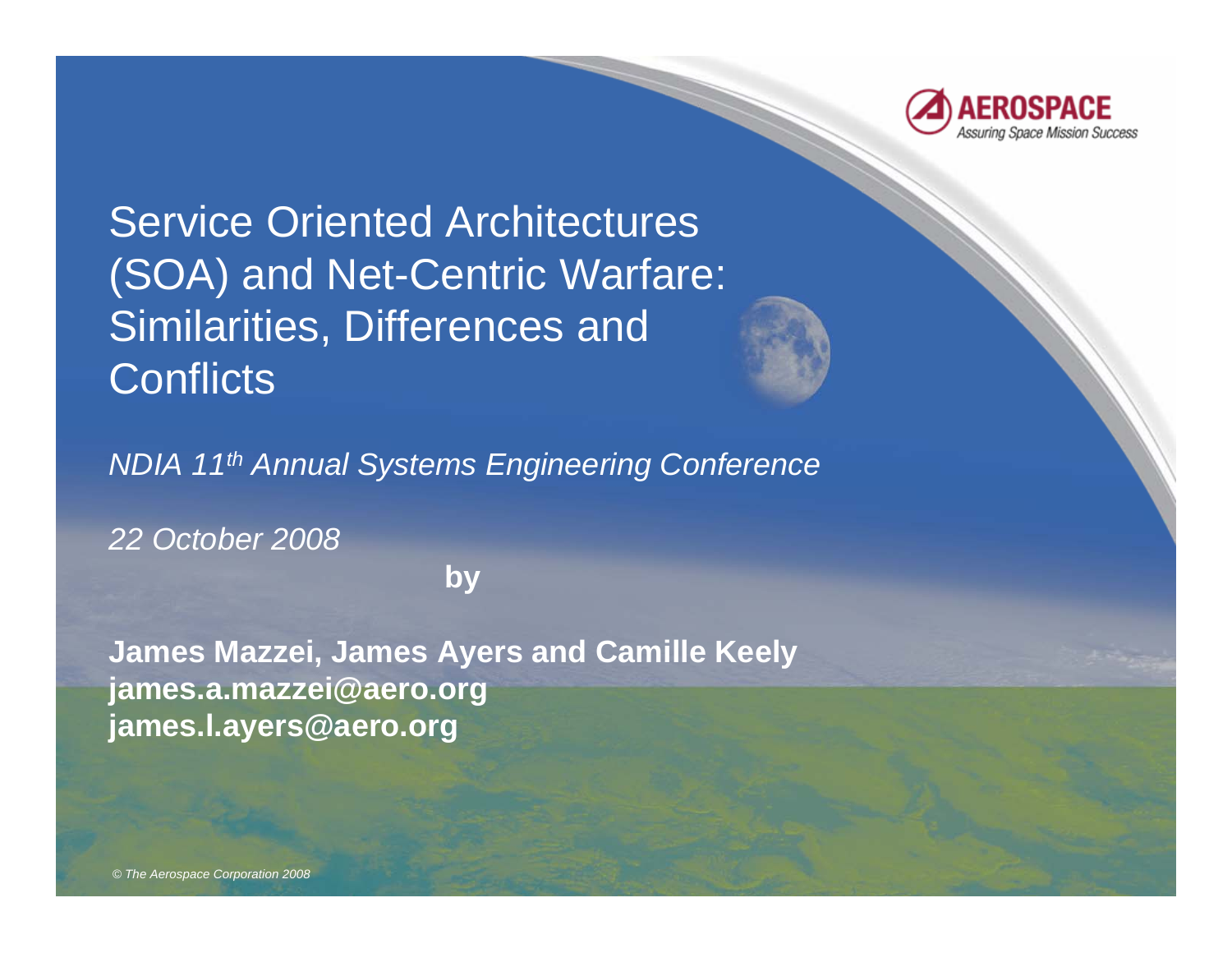### **Outline**

- •**Introduction**
- Objectives of SOA
- Advantages & Implementations of SOAs
- Objectives of Net-Centric Warfare
- Implementations of Net-Centric Warfare
- Common Features
- Fundamental Considerations
- •Baseline Architecture Questions
- •**Conclusions**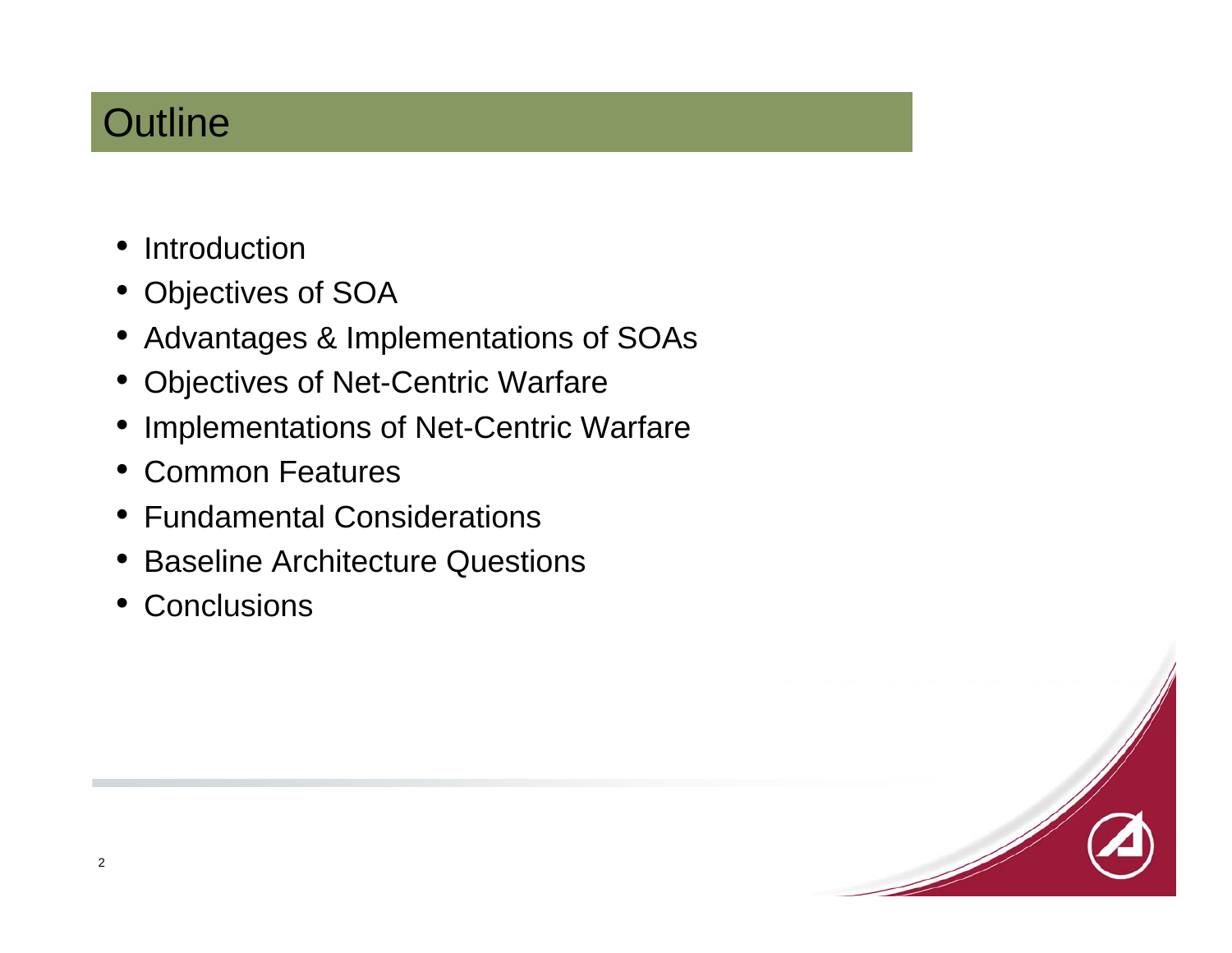#### Introduction

SOAs provide agility by giving users:

- Open & interoperable system design
- A structure for problem & requirement resolution
- Common best practices & systems engineering techniques
- Consistency across the industry
- A vehicle for sharing strategies and proven approaches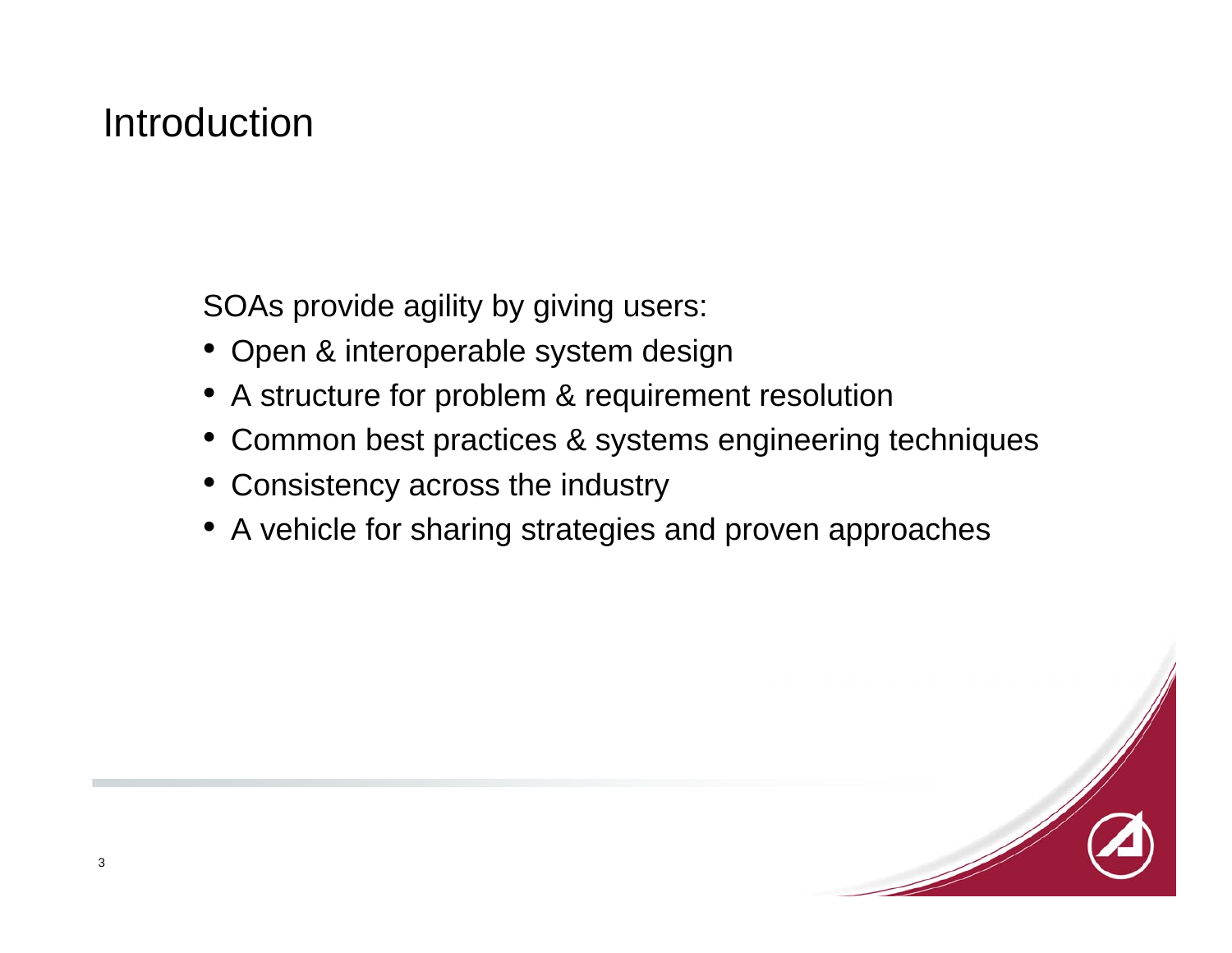### Objectives of SOA

SOA's principal objectives are to provide:

- Application reuse
- Fast response to business needs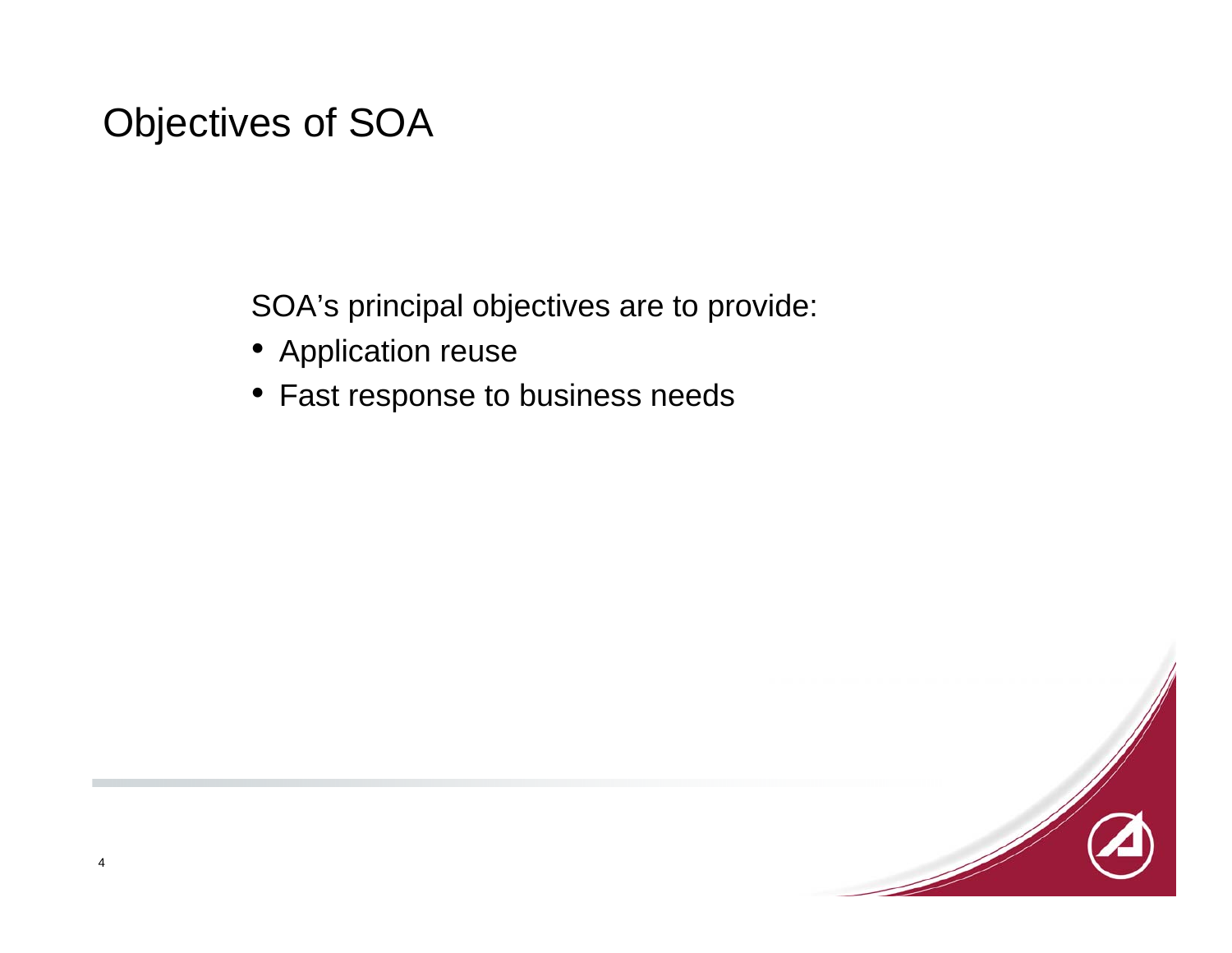#### Advantages & Implementations of SOA

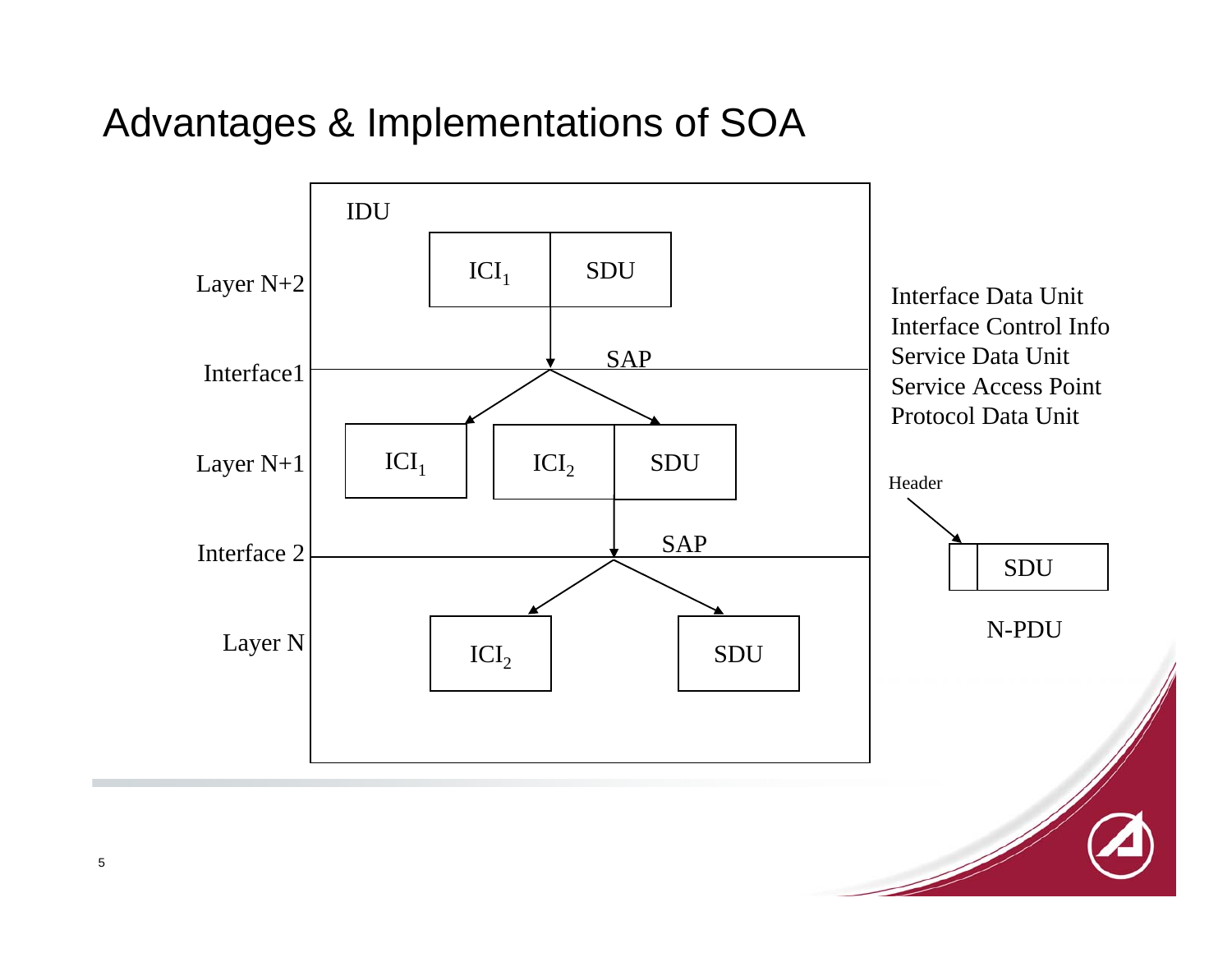# Objectives of Net-Centric Warfare

Net-Centric Warfare's Holy Grails:

- Timeliness
- Availability
- Throughput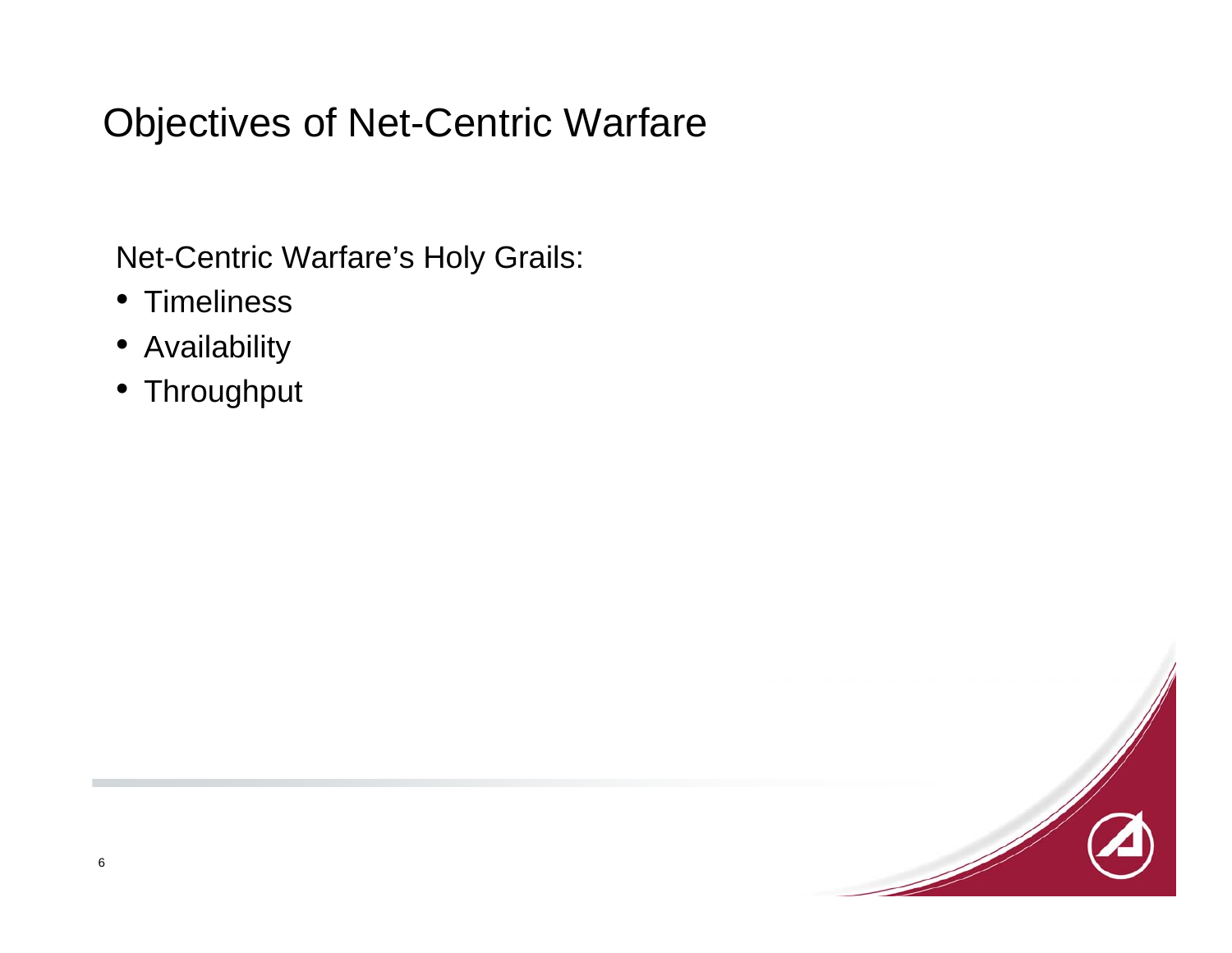## Implementations of NCW

| IP.                              |  |  |  |  |  |
|----------------------------------|--|--|--|--|--|
| Asynchronous Transfer Mode (ATM) |  |  |  |  |  |
| SONET/SDH                        |  |  |  |  |  |
| Interface for OTN, G.709         |  |  |  |  |  |
| Optical Fiber/OTN (WDM)          |  |  |  |  |  |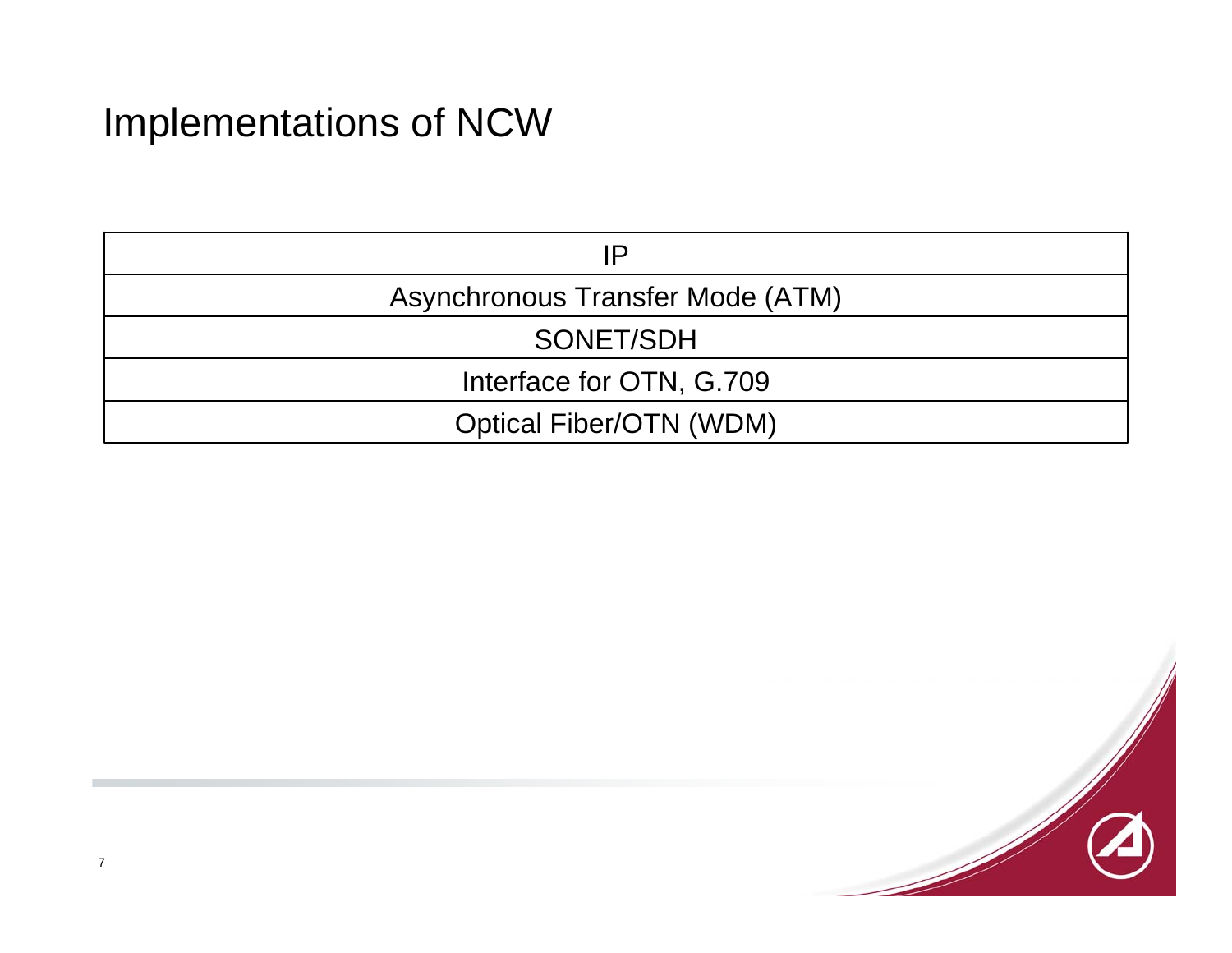### Common Features

Both SOAs and Net-Centric Warfare require:

- Stable Requirements
- Correlation of Disparate Stakeholders
- Strong Management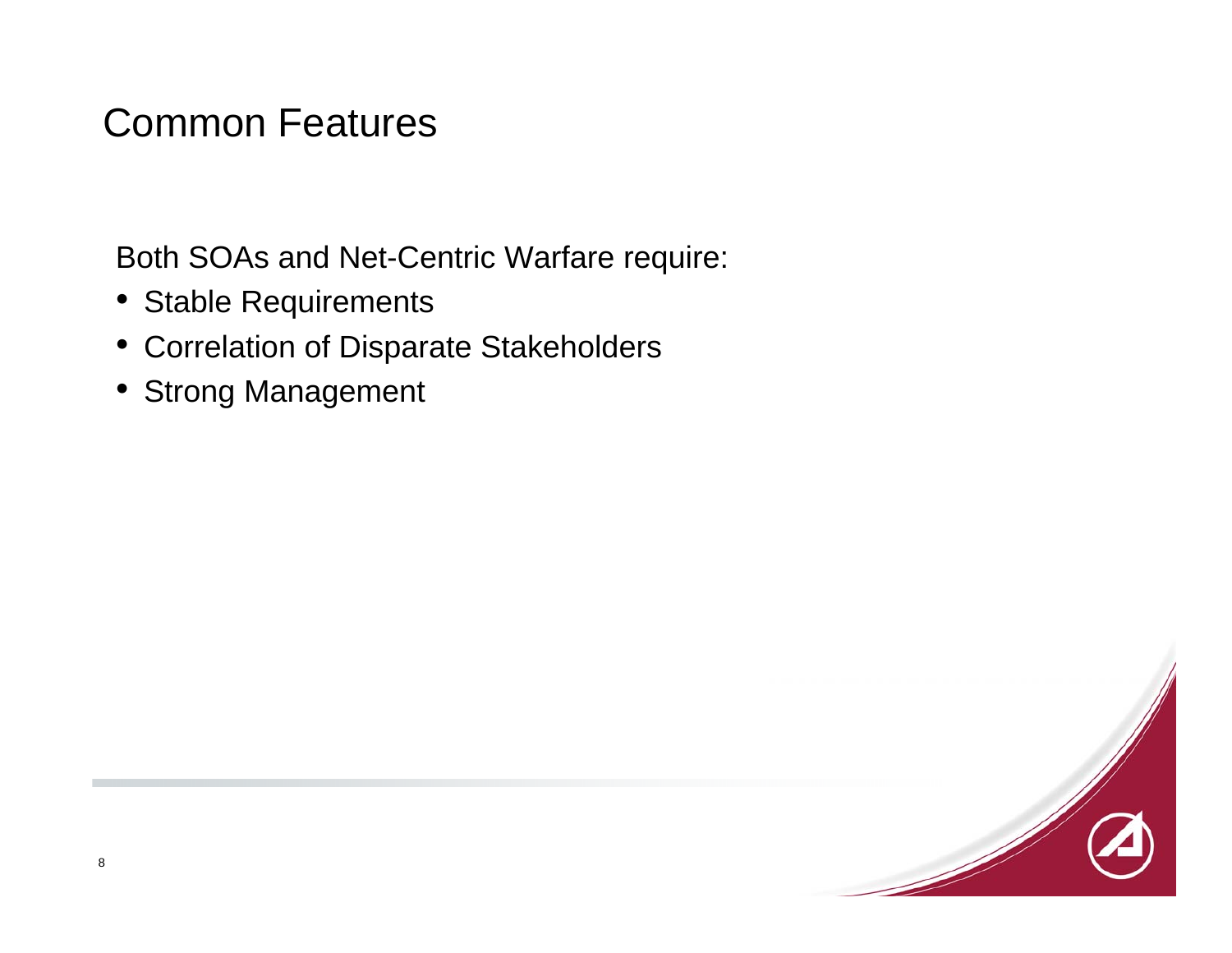### Fundamental Considerations

| IP<br>Layer | OSI<br>Laver | <b>SONET</b><br>Layer | ATM<br>Layer | ATM<br><b>Sublyr</b> | <b>Functionality</b>                                                                                                                                                     |
|-------------|--------------|-----------------------|--------------|----------------------|--------------------------------------------------------------------------------------------------------------------------------------------------------------------------|
|             | 3/4          |                       | AAL          | <u>CS</u>            | Providing standard interface                                                                                                                                             |
|             |              |                       |              | <b>SAR</b>           | Segmentation and reassembly                                                                                                                                              |
|             | 2/3          |                       | <b>ATM</b>   |                      | Flow control<br>Cell header generation & extraction<br>Virtual circuit path management                                                                                   |
| ົ           | ົ            |                       | <b>Phys</b>  | ТC                   | Cell multiplexing & demultiplexing.<br>Cell rate decoupling, Cell generation, header, Checksum, Frame generation,<br>Packing and unpacking cells from enclosing envelope |
|             |              |                       | <b>Phys</b>  | <b>PMD</b>           | Bit timing and physical network access                                                                                                                                   |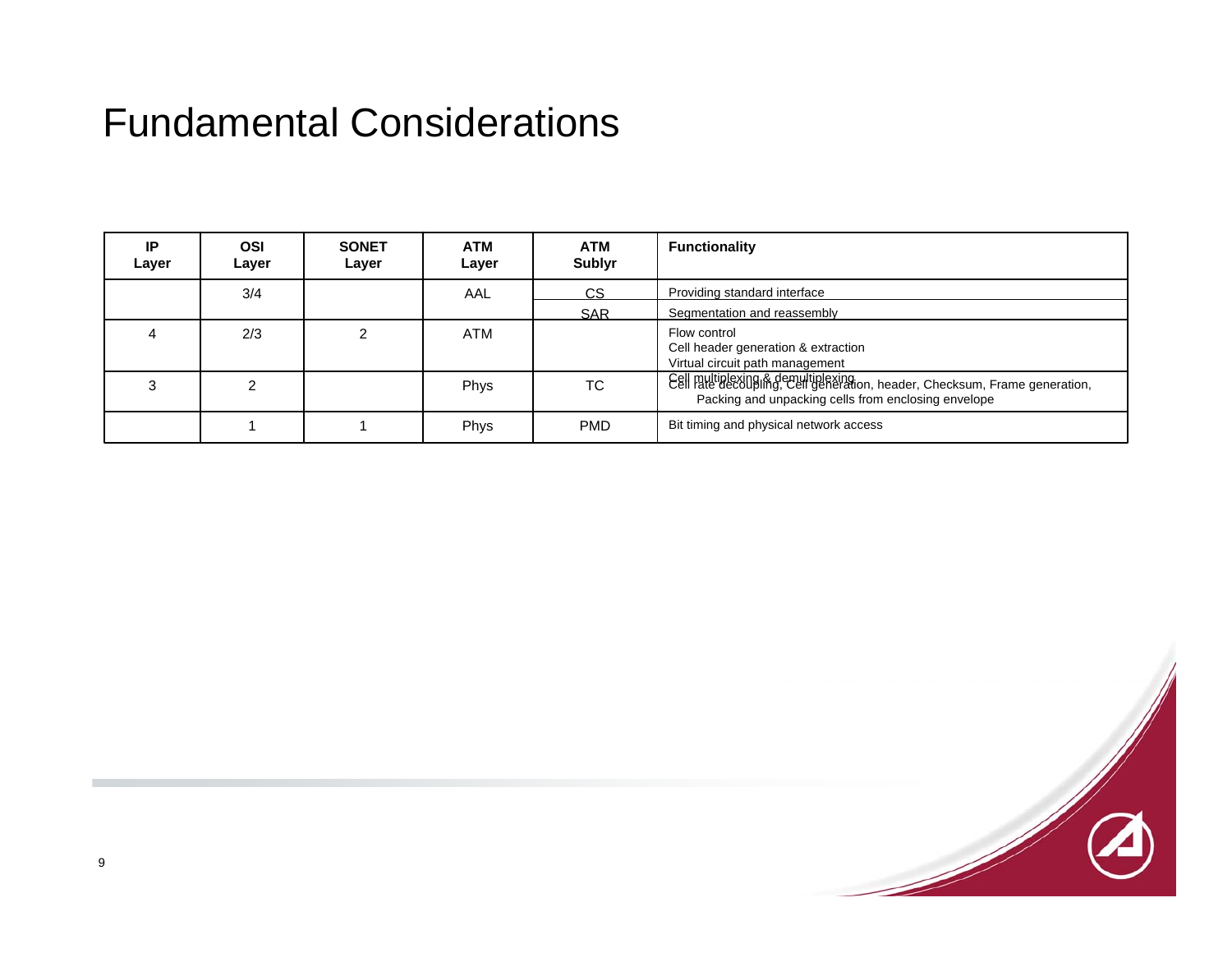#### Baseline Architecture Questions

- Should Architecture Be Software Based?
- Is an Enterprise Service Bus Appropriate?
- Should the SOA Be Implemented By a Single Vendor/Integrator?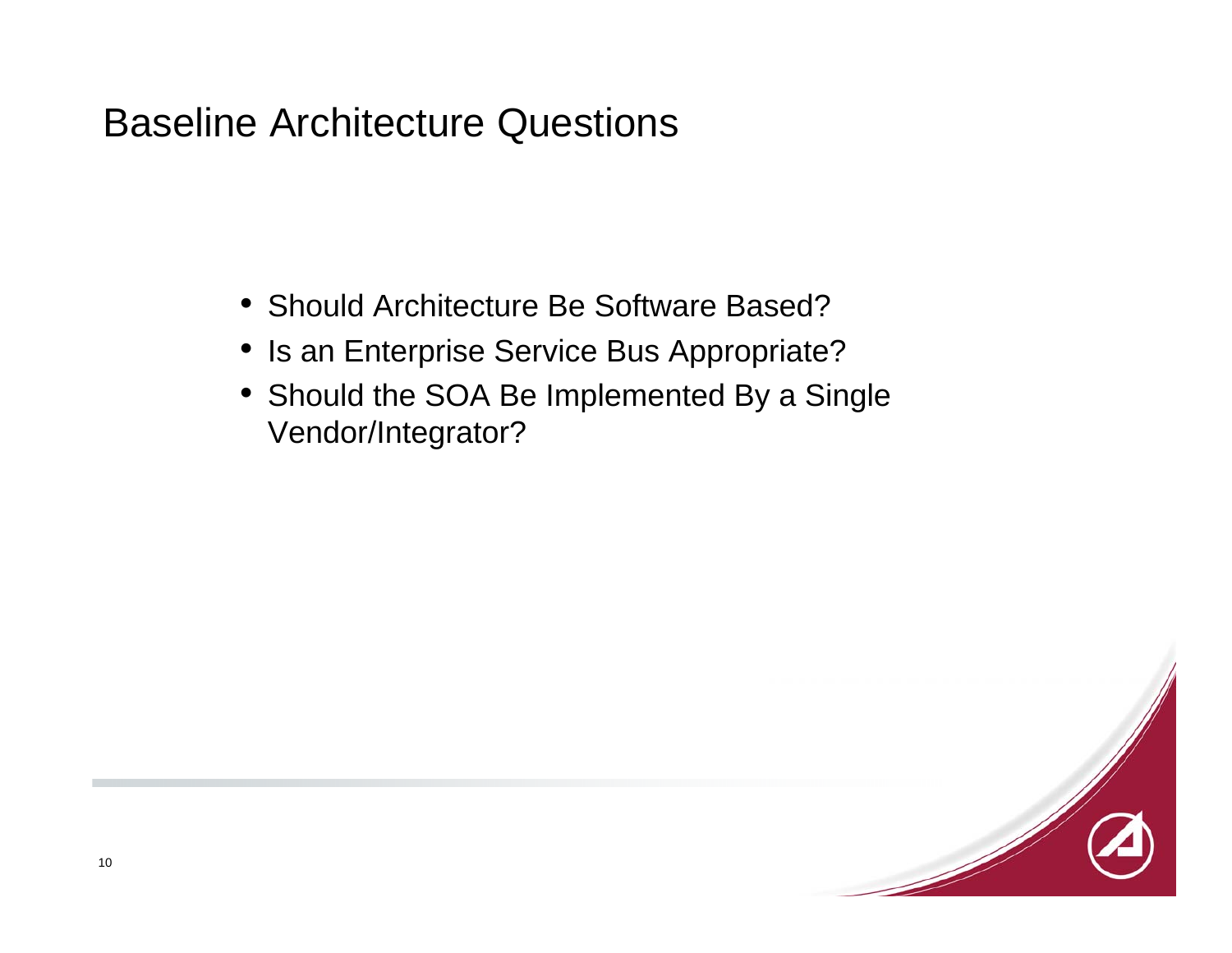#### **Conclusions**

- The SOA can either compliment or impede Net-Centric **Principles**
- Implementations should be pursued with adequate prototyping and testing